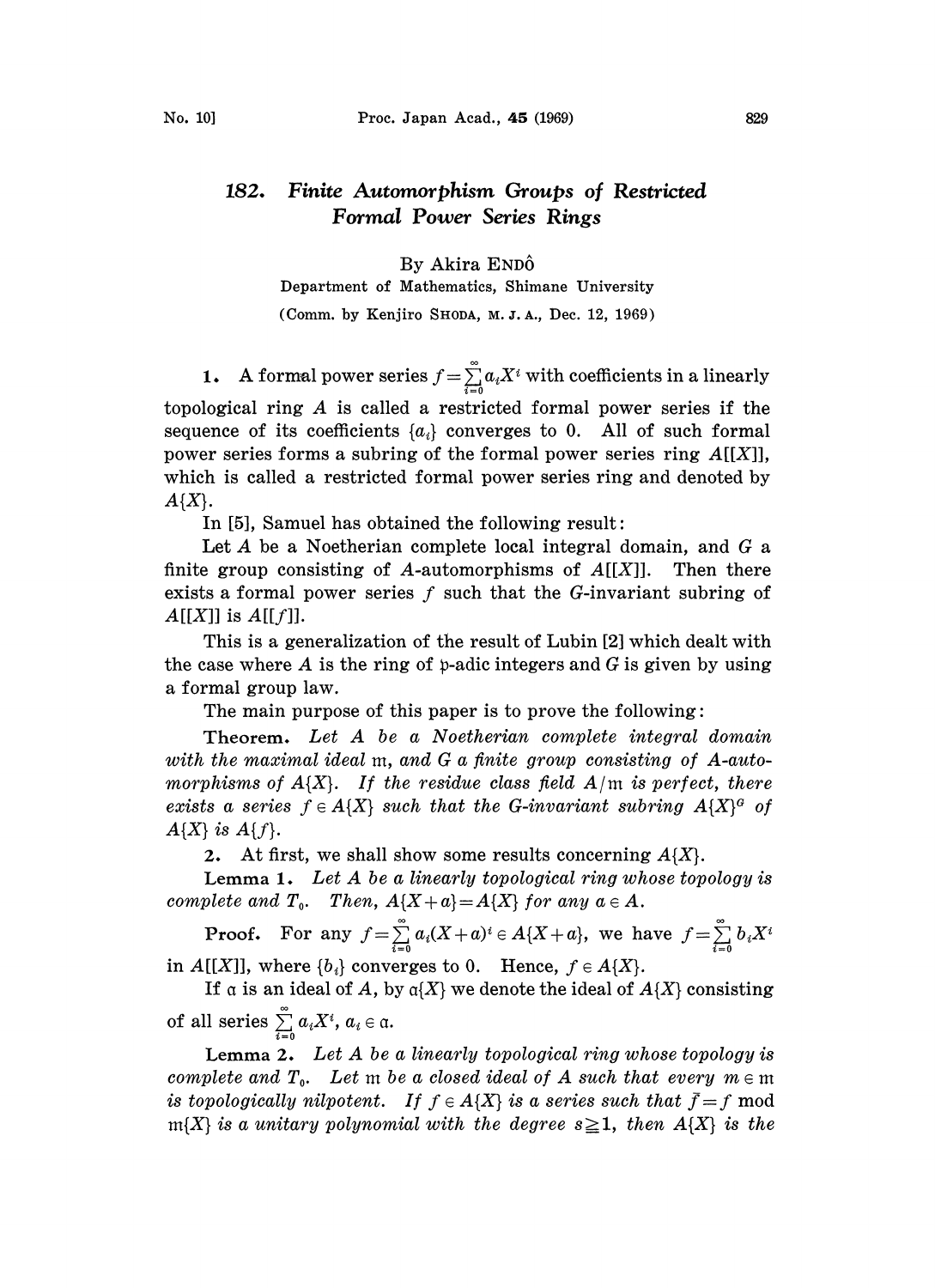finite module over its subring  $A\{f\}$  with the free base  $\{1, X, \dots, X^{s-1}\}.$ 

**Proof.** Let M be the  $A\{f\}$ -module with the free base  $\{1, X, \dots\}$  $X^{s-1}$ . Let  $\{m_i\}$  be a family of ideals which defines the topology in A. Since by Lemma 1 we can assume that  $f(0)=0$ , we have  $f^m m_i$ {X}  $\subset X^n m_i$ {X} for any n and  $\lambda$ . Therefore  $A$ {X} is complete and  $T_0$  with respect to the topology defined by  $\{f^m m_\lambda\{X\}\}\,$ , i.e.  $A\{X\}$  $=\lim A\{X\}/f^n m_{\lambda}[X]$ . M is complete and  $T_0$  with respect to the  $\overleftarrow{n,\lambda}$ 

topology as a finite  $A\{f\}$ -module, i.e.  $M = \lim_{M \to \infty} M/f^{n}m_{\lambda}[X]M$ . In [4],  $\overline{n, \lambda}$ 

Salmon has proved the preparation theorem for  $A\{X\}$ : For any  $g \in A\{X\}$ there exists a unique  $h \in A\{X\}$  such that g-fh is a polynomial with the degree at most  $s-1$ . In its proof it is shown that if  $\alpha$  is an ideal of A and  $g \in \alpha\{X\}$  then  $h \in \alpha\{X\}$ . Therefore, for any n and for any pair  $\lambda$ ,  $\mu$  such that  $m_{\lambda} \supset m_{\mu}$ ,  $f^{n}m_{\lambda}[X]/f^{n+1}m_{\lambda}[X]$  is isomorphic to  $f^m$ m,  $f$ } $M/f^{n+1}$ m,  $\{X\}M$  as an  $A\{f\}$ -module. Hence, it follows from Lemma 2 of [6] (p. 89) that  $A\{X\}$  is isomorphic to M.

A-automorphisms of  $A\{X\}$  are characterized as follows:

Proposition 1. Let A be <sup>a</sup> local integral domain with the maximal ideal m. If A is complete and  $T_0$ , then any A-automorphism  $\psi$  of  $A\{X\}$ is given as follows;

> $\psi X\!=\!a_{\scriptscriptstyle 0}\!+\!a_{\scriptscriptstyle 1}X\!+\!a_{\scriptscriptstyle 2} X^{\scriptscriptstyle 2}\!+\!a_{\scriptscriptstyle 3} X^{\scriptscriptstyle 3}\!+\cdots\in A\{X\},$ where  $a_0 \in A$ ,  $a_1 \in A-\text{m}$ , and  $a_i$ and  $\Delta u = a$  if  $a \in A$ .

**Proof.**  $\psi$  is an A-automorphism of  $A\{X\}$  if and only if  $A\{\psi X\}$  $=A\{X\}$  since  $\psi A\{X\} = A\{\psi X\}$ . By Lemma 1 we can assume that  $\psi X \in \mathfrak{m}{X}$ . Let s be the degree of  $\psi X \bmod \mathfrak{m}{X}$ . If  $s=0$ , then  $\psi X$ is inversible in  $A\{X\}$  [4]. Then it follows from Lemma 2 that  $\psi$  is an A-automorphism if and only if  $s=1$ .

The following two lemmas will be used to prove Proposition 2.

**Lemma 3.** Let  $R$  be a Noetherian complete local integral domain with the completion  $R^*$ . If  $R^*$  is an integrally closed integral domain, then R is also integrally closed.

Proof. This is a well-known result (for example, see [3], p. 135).

Lemma 4. Let R be an integrally closed integral domain with the maximal ideal m, K the quotient field, and <sup>k</sup> the residue class field of R mod m:  $k = R/m$ . If  $f \in R[X]$  is an irreducible unitary polynomial such that  $\bar{f}=f \mod(m) \in k[X]$  is irreducible and separable, then  $R' = R[X]/(f)$  is the integral closure of R in  $L = K[X]/(f)$  and is a local ring with the maximal ideal mR'.

**Proof.** Since the maximal ideal of  $R'$  corresponds to the irreducible component of  $\bar{f}$ , it is obvious that R' is a local ring. If  $R^*$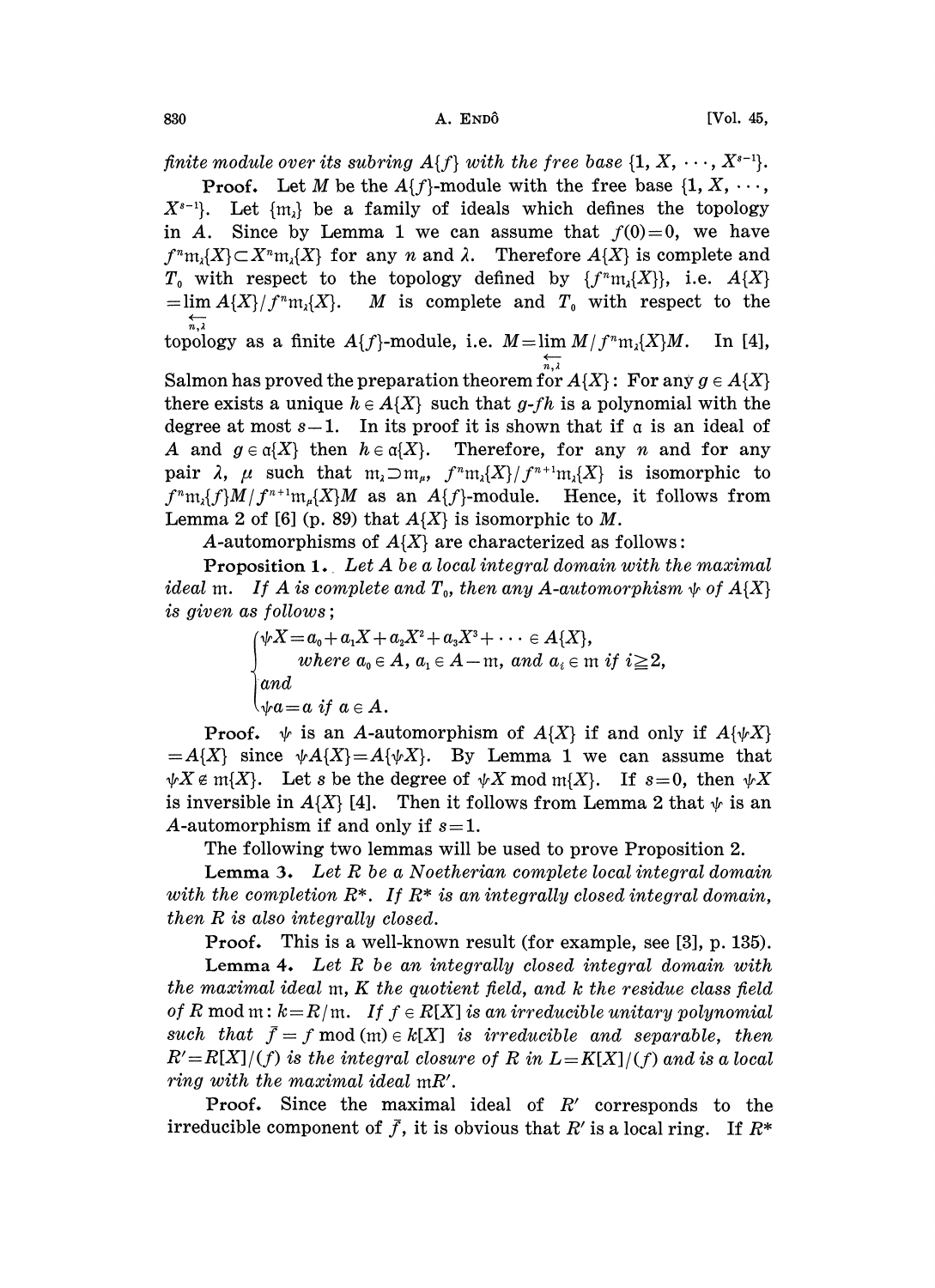is the integral closure of R in L, we have  $dR^*\subset R'\subset R^*$  where d is the discriminant of f. Since  $\bar{f}$  is separable, d is not in m. Hence, it follows that  $R' = R^*$ .

Proposition 2. Let A be <sup>a</sup> Noetherian integrally closed complete local integral domain with the maximal ideal m. If the residue class field  $k = A/m$  is perfect, then  $A\{X\}$  is integrally closed

**Proof.** Since  $m\{X\}$  is the Jacobson radical of  $A\{X\}$  [4] and  $A\{X\}$ /m{X}=k[X], every maximal ideal  $\mathfrak{M}$  of  $A\{X\}$  is in the form of  $\mathfrak{M}=(m, f)A\{X\}$ , where  $f \in A[X]$  is a unitary polynomial such that  $\bar{f}=f \bmod{\mathfrak{m}[X]}\in k[X]$  is irreducible. We have  $A\{X\} = \bigcap_{f} A\{X\}_{(m,f)},$ where  $f$  runs the set of polynomials in  $A[X]$  satisfying the above conditions.  $A\{X\}$  is integrally closed if and only if  $A\{X\}_{m,n}$  is integrally closed for all f. If  $f=X$ , the completion of the local ring  $A\{X\}_{m,x}$  is  $A[[X]]$  which is integrally closed. It follows from Lemma 3 that  $A\{X\}_{(m,X)}$  is integrally closed. If  $f=X^s+a_{s-1}X^{s-1}+\cdots +a_1X+a_0$ , then by Lemma 2 we have  $A\{X\}=A\{f\}[T]/(T^s+a_{s-1}T^{s-1}+\cdots +a_1T+a_0$  $(-f)$ . Now, by Lemma 4,  $A\{X\}_{m,r} [T]/(T^s + a_{s-1}T^{s-1} + \cdots + a_tT + a_0 - f)$ is a local ring with the maximal ideal generated by  $(m, f)$ , i.e.  $A\{X\}_{m, f}$ . Since  $A\{f\}/(\mathfrak{m}, f) = A/\mathfrak{m}$  is perfect, it follows from Lemma 4 that  $A\{X\}_{m,X}$  is integrally closed.

It is well-known that any Noetherian complete local integrai domain has the following property:

Let R be an integral domain, K the quotient field of R, and L a finite extention of K. If  $R'$  is the integral closure of R in L, then  $R'$ is a finite R-module.

Next, we shall show that  $A\{X_1, \dots, X_n\}$  has this property.

Proposition 3. Let A be a Noetherian complete local integral domain with the maximal ideal m. Let K be the quotient field of  $R=A\{X_1, \dots, X_n\}$ , and L a finite extention of K. Then the integral closure  $R'$  of  $R$  in  $L$  is a finite  $R$ -module.

**Proof.** Let p be the characteristic of K. If  $p=0$ , our assertion is trivial since R is Noetherian [4] and L is separable over  $K$ . Hence we need only to prove this proposition in the case of  $p\neq 0$ . There exists a regular local subring  $B$  of  $A$  such that  $A$  is a finite  $B$ -module. Let  $\pi$  be the maximal ideal of  $B$ . Since the topology of  $A$  coincides with that of A as a finite B-module by Theorem  $(16.8)$  in [3], there exists  $h>0$  such that  $m^h\subset nA\subset m$ . Hence it follows that  $A\{X\}$  is a finite  $B\{X\}$ -module. Since R' is the integral closure of  $B\{X\}$ , we need only to prove this proposition in the case of that  $A$  is regular. In this case A is isomorphic to  $k[[T_1, \dots, T_r]], k=A/m$  by Cohen's structure theorem. Then we have  $A\{X_1, \dots, X_n\} \cong k[X_1, \dots, X_n][[T_1, \dots, T_n]].$ Now, Proposition 3 follows from (0, 23.1.4) of [1].